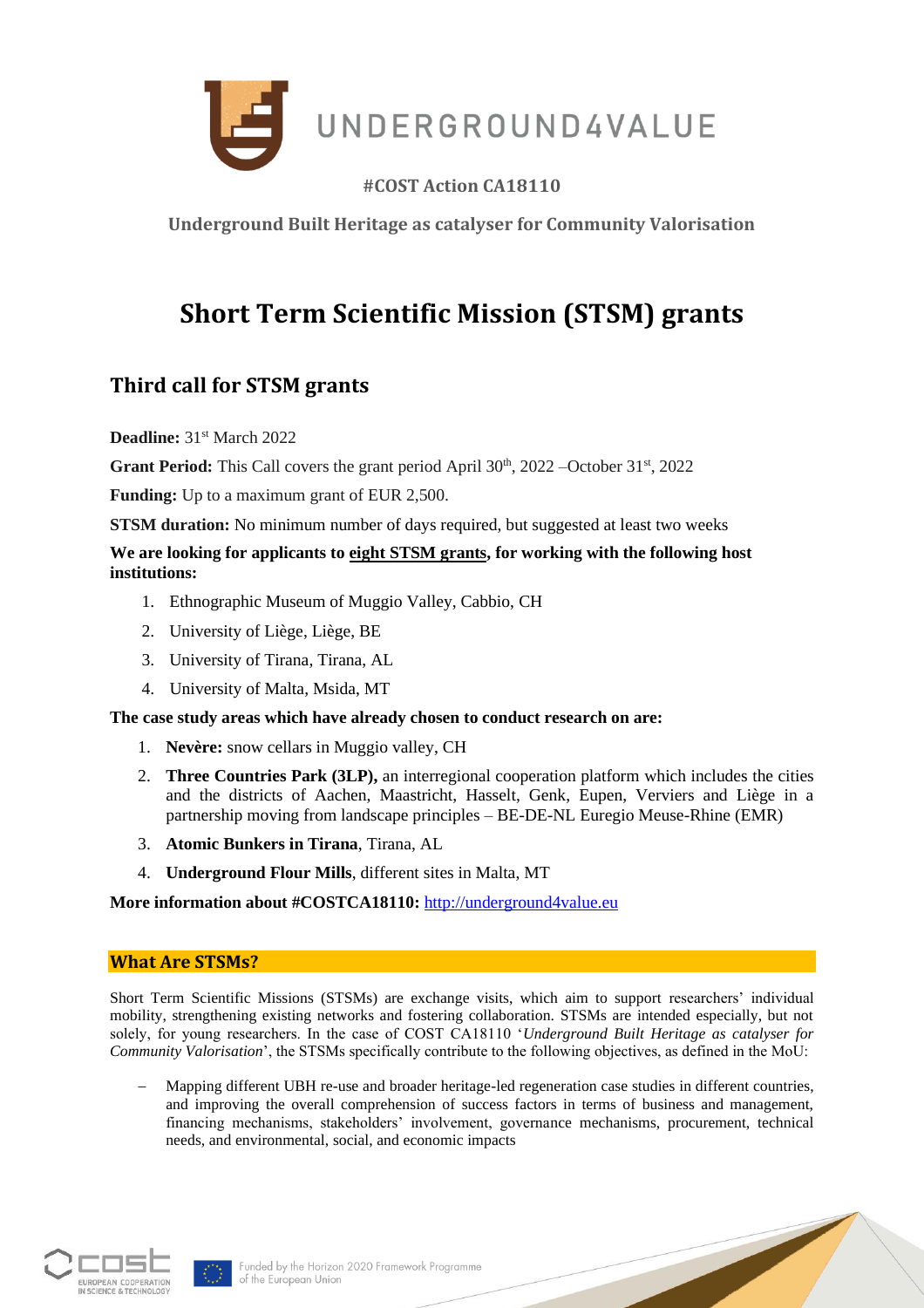

UNDERGROUND4VALUE

# **#COST Action CA18110**

**Underground Built Heritage as catalyser for Community Valorisation**

- − Opening the network to partnerships with local management frameworks for each UBH case, as well as interacting with different local stakeholders, both public and private, to reach consensus on which values should be protected and carried on to future generations and determine the attributes that carry these values
- Pioneering socially and environmentally innovative solutions, by stimulating, developing, and supporting processes of local community co-evolution and co-creation, which allows communities to explore alternative social trajectories in an adaptive, forward-looking manner, such as the Strategic Transition Practice (STP).

Through this call, we expect to grant eight STSMs in four different pre-selected localities and host institutions, enabling those partaking in the missions to gain access to specific data, instruments, and methods not available in their own institutions, learn about UBH success factors of specific cultural contexts, practice community empowerment tools, and establish new partnerships.

#### **Who can apply?**

Based on the new COST rules, STSMs are open to individuals affiliated to a legal entity in:

- − A COST Full/Cooperating Member
- − A European RTD
- − A NNC (Near Neighbour Country)

STSMs must be performed between countries, therefore individuals cannot apply for an STSM within their own country.

Priority will be given to Early Career Investigators (ECI) (Young Researchers and Innovators (YRI) < 40 years old) working on socio-technical aspects of the conservation and valorisation of the Underground Built Heritage, sustainability transition, and community participation tools.

Additional priority points will be assigned to the ones with an attendance certificate to an U4V Training School.

Consideration will also be given to candidates coming from **COST Inclusiveness Target Countries (ITCs),** which include Albania, Bosnia and Herzegovina, Bulgaria, Croatia, Cyprus, Czech Republic, Estonia, Greece, North Macedonia, Hungary, Latvia, Lithuania, Malta, Moldova, Montenegro, Poland, Portugal, Romania, Serbia, Slovakia, Slovenia, Turkey.

STSM throughout the annual grant period (**for the third year: 1 st April 2022 – 31st October 2022**) will be made available to support scientific excellence, and to support a variety of researchers in terms of gender, career stage, affiliation, and nationality.

#### **What can you apply for?**

You can apply for a STMS without a minimum number of days requirement, but we suggest a minimum period of about 14 **days**. The STSM will be a fixed grant to cover part of the travel expenses and living allowance. The cost of research materials is not eligible for consideration as part of the grant. The four hosting Institutions for the third year are as follow:

- 1. Ethnographic Museum of Muggio Valley, Cabbio, Switzerland (contact person: Dr. Mark Bertogliati [mailto:m](mailto:info@comune.camerano.an.it)ark.bertogliati@wsl.ch)
- 2. University of Liège, Liège, BE (contact person: Prof. Rita Occhiuto [mailto:r.occhiuto@uliege.be\)](mailto:r.occhiuto@uliege.be)
- 3. University of Tirana, Tirana, AL (contact person: Prof. Klodiana Gorica [mailto:klodi\\_gorica@yahoo.com \)](mailto:klodi_gorica@yahoo.com)
- 4. University of Malta, Msida, MT (contact person: Prof Shirley Cefai [mailto:shirley.cefai@um.edu.mt \)](mailto:shirley.cefai@um.edu.mt)



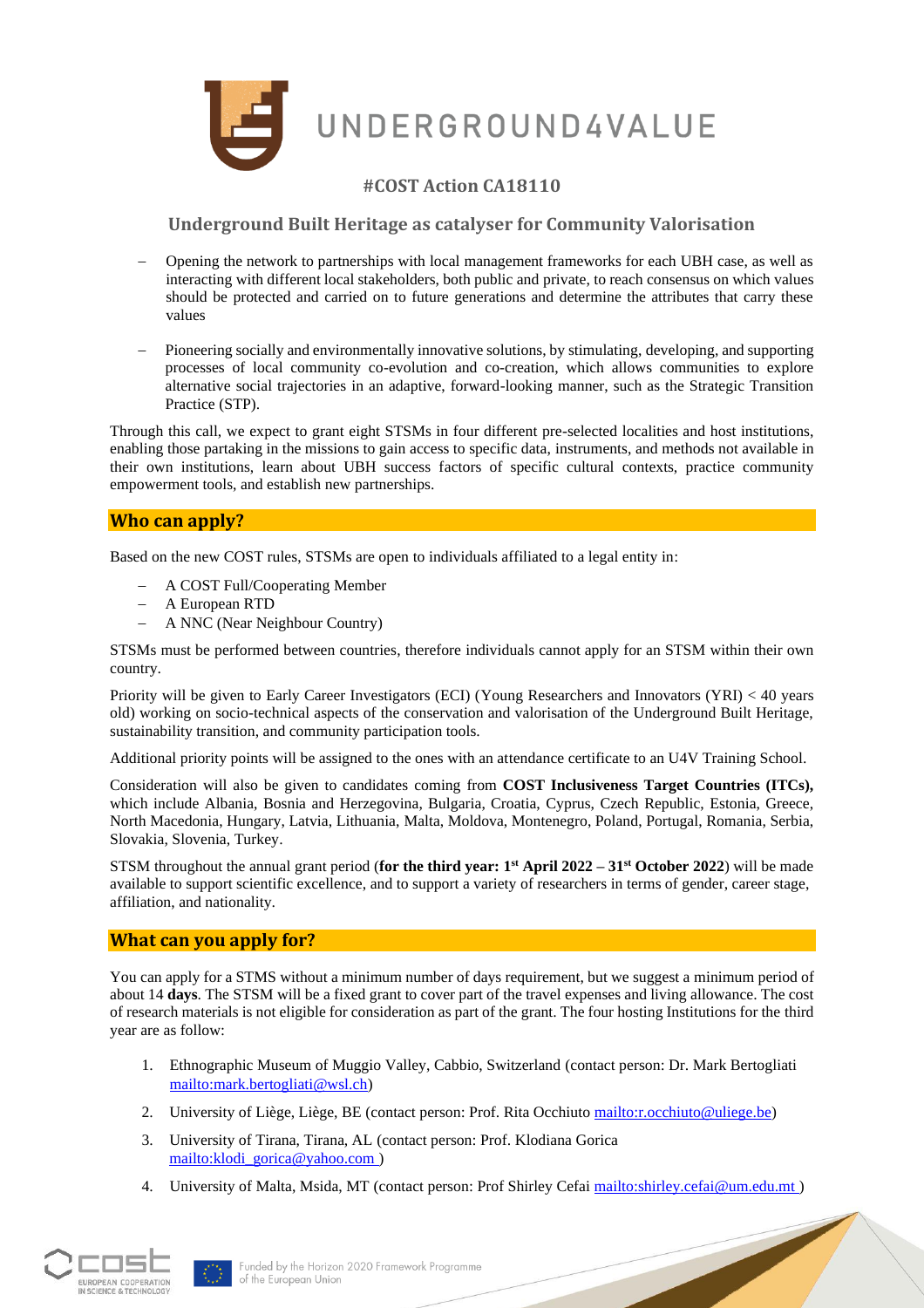

### **#COST Action CA18110**

#### **Underground Built Heritage as catalyser for Community Valorisation**

Please note that the awarded grant will be paid only after the STSM has been completed – therefore the applicant must have approval and prior financial support e.g., from their own institution.

The following funding conditions apply and must be respected:

- − Up to a maximum grant of **EUR 2500** can be afforded to each successful STSM applicant The amount is decided by the Action MC on proposal of the STSM coordinator, based on the request of the applicant and should reflect the duration and location of the STSM.
- STSM activities must occur in their entirety within the dates specified in this call.

STSM awards may be combined with other funding sources, but these must be acknowledged in the application.

In your application, you will have to describe:

- the goal of the proposed STSM (with reference to the specific case-study chosen and the main topics to cover),
- − how your activity will contribute to the scientific advancement of the COST Action '*Underground Built Heritage as catalyser for Community Valorisation*',
- The outputs you plan (a report, a video, an article...) as result of the STSM.

For detailed rules regarding eligibility and financial support, please see the relevant sections of the ANNOTATED RULES FOR COST ACTIONS: [https://www.cost.eu/uploads/2022/02/COST-094-21-Annotated-Rules-for-](https://www.cost.eu/uploads/2022/02/COST-094-21-Annotated-Rules-for-COST-Actions-Level-C-2022-02-15.pdf)[COST-Actions-Level-C-2022-02-15.pdf](https://www.cost.eu/uploads/2022/02/COST-094-21-Annotated-Rules-for-COST-Actions-Level-C-2022-02-15.pdf)

#### **When can you apply?**

Calls for STSM applications will be issued one time during each grant year. Please subscribe to our mailing list and follow us on our social media channels to be kept up to date.

#### **How can you apply?**

This is a step-by-step guide to applying for an STSM and the way the applications will be assessed. More in-depth information can be found on the [ANNOTATED RULES FOR COST ACTIONS](https://www.cost.eu/uploads/2022/02/COST-094-21-Annotated-Rules-for-COST-Actions-Level-C-2022-02-15.pdf) and [Grant Awarding User guide.](https://www.cost.eu/uploads/2021/12/Grant-Awarding-userguide.pdf) Please contact Dr. Müge Akkar Ercan (STSM coordinator) if you have any queries.

The application process is as follows:

- 1. Applicants must carefully read the rules detailed in Section 4 and Annex 2 of ANNOTATED RULES [FOR COST ACTIONS](https://www.cost.eu/uploads/2022/02/COST-094-21-Annotated-Rules-for-COST-Actions-Level-C-2022-02-15.pdf) .
- 2. Applicants must apply through e-COST <https://e-services.cost.eu/user/login/STSM> using the dedicated form available on[: https://www.cost.eu/STSM\\_GrantApplication](https://www.cost.eu/STSM_GrantApplication)

In this regard, applicants are informed that their application can be accessed by the holders of leadership positions and any evaluation committees in the Action for evaluation purposes.

*If you do not already have an e-COST account, you will first need to 'create an account' - which will include providing the details of the bank account where the grant will be lodged if your STSM application is approved and the STSM successfully completed.*

3. Applicants must obtain a **written agreement** from the **Host Institution** confirming that they can undertake the STSM on the given dates should their application be approved (if the case, consider restrictions post covid-19).